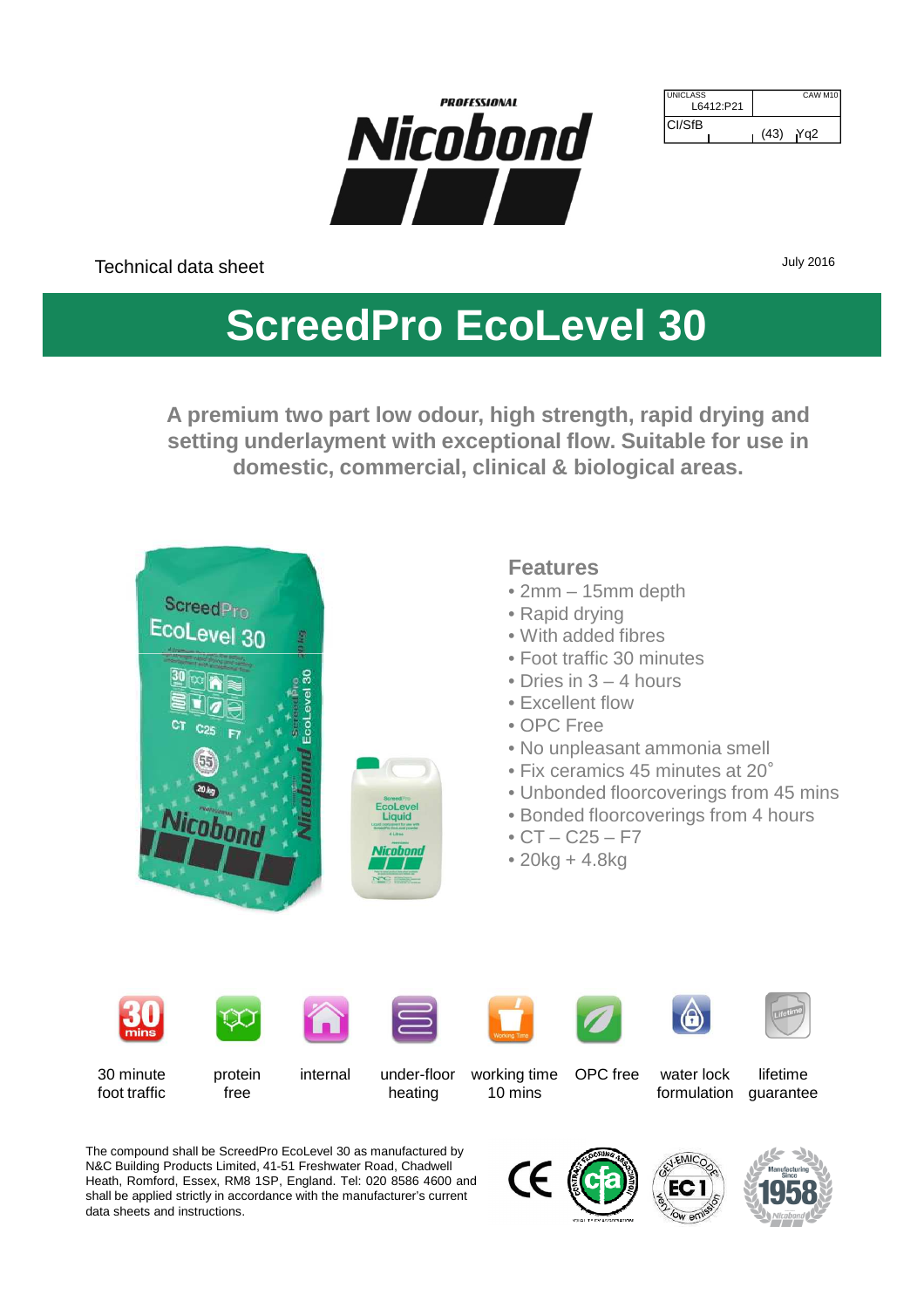

#### All aspects of the installation must be in accordance with the **British Standard – Guidelines Substrates Substrates Substrates**

Floorcoverings) or BS 5325 (Installation of Textile Floorcoverings). Complies with EN standards and supplementary specifications.

#### **Description**

ScreedPro EcoLevel 30 is a two part low odour, fast drying and setting underlayment designed for smoothing uneven floors prior to the installation of floorcoverings.

It consists of a Portland Cement free powder component containing a blend of special binders and carefully graded aggregates, fillers and pre-weighed gauging liquid polymer dispersion.

ScreedPro EcoLevel 30 can be used in domestic and commercial areas. It is ideal for use in factories, garages, shops, schools, care homes, biological areas etc.

ScreedPro EcoLevel 30 should always be covered and not used as the final floorcovering.

ScreedPro EcoLevel 30 can be used to pre-smooth a concrete floor prior to the application of Nicobond DPM. It can also be used over Nicobond DPM, apply directly to the DPM surface within 18 hours. If the DPM has cured for >18 hours then apply a coat of undiluted Nicobond Primer and allow to dry. For best results apply ScreedPro EcoLevel 30 at minimum 3mm thick.

#### **Mixing**

Shake the latex bottle firmly prior to pouring in to a clean suitable container. The powder should be added at a steady rate, while stirring continuously using a variable speed mechanical mixer . The material should be mixed for 2 minutes until a smooth lump free consistency is achieved.

#### **Application**

Use mixed materials within 10 minutes. Trowel the material onto the prepared subfloor to a maximum thickness of 15mm

To achieve thicknesses over 15mm add Nicobond Chippings in a ratio of 2 parts ScreedPro EcoLevel 30 to 1 part Nicobond Chippings

For greater thicknesses apply further layers after the previous one has set, first removing any laitance that may have occurred. All layers must be of a similar depth.

No priming is required between layers.

| How much material?          |                                  |                                                  |           |  |  |  |  |
|-----------------------------|----------------------------------|--------------------------------------------------|-----------|--|--|--|--|
| Applied<br><b>Thickness</b> | Approximate<br>Coverage Per Unit | <b>Consumption Per</b><br>100m <sup>2</sup> Area | Aggregate |  |  |  |  |
| 2mm                         | $5-6m2$                          | 18 units                                         | n/a       |  |  |  |  |
| 15mm                        | 0.8 <sup>m2</sup>                | 125 units                                        | n/a       |  |  |  |  |

The table should be used for guidance purposes only and all information the substrate. given can be affected by the substrate texture and absorbency. The coverage given is based on a smooth non absorbent subfloor.

# **Concrete & Sand/Cement Screeds**

Concrete and sand/cement screeds must be dry and any laitance or surface treatments removed.

Sand/Cement screeds must have a moisture reading of less than 75% RH before work can begin.

Allow approximately 1 day per mm for drying of new screeds. It is also advised to prime sand/cement screeds to maintain a good flow and prevent air bubbles rising to the surface.

Porous surfaces may need more than one coat. Prime with Nicobond Primer diluted at 4 parts water to 1 part Nicobond Primer.

#### **Power Floated Concrete**

The surface should have been allowed to dry for at least six weeks. Power Floated Concrete can have a loose top layer and in some cases laitance once it has dried.

Mechanically remove any laitance or surface treatments. All dust and debris must be removed using a vacuum.

#### **Ceramic, Quarry & Porcelain Tiles**

The surface must be clean, dry, secure and free from dirt and dust.

Use ScreedPro Feather Finish to fill in the grout joints to make the surface level prior to priming and applying ScreedPro EcoLevel 30.

# **Under-floor Heating**

Under-floor heating must be switched off 48 hours before and after application. When switching on start with a low temperature, gradually increasing it to its operating temperature at a rate of 5° C per day.

#### **Flooring Grade Asphalt**

The surface must be clean, secure and free from dirt and dust. A minimum application of 3mm (maximum 6mm) of ScreedPro EcoLevel 30 will be required.

# **Vinyl Tiles**

Existing hard vinyl tiles must be secure and adhered to the sand/cement or concrete substrate to which the vinyl tiles was originally applied. The surface must be clean, dry, secure and free from dirt and dust.

#### **Floorboards and T/G boarding**

Tongue and groove boards must be screwed down to the joists every 150mm to provide a rigid and flat surface.

Ensure the substrate is strong enough to support the leveller, adhesive and final floorcovering. Ensure there is sufficient ventilation beneath the substrate.

# **Plywood**

The plywood must be 15mm or thicker screwed/ring nailed at 150mm centres.

Use ScreedPro Feather Finish to fill in the joints etc prior to applying ScreedPro EcoLevel 30.

ScreedPro EcoLevel 30 should be used only to pre-level wood prior to a timber overlay. Ensure there is sufficient ventilation beneath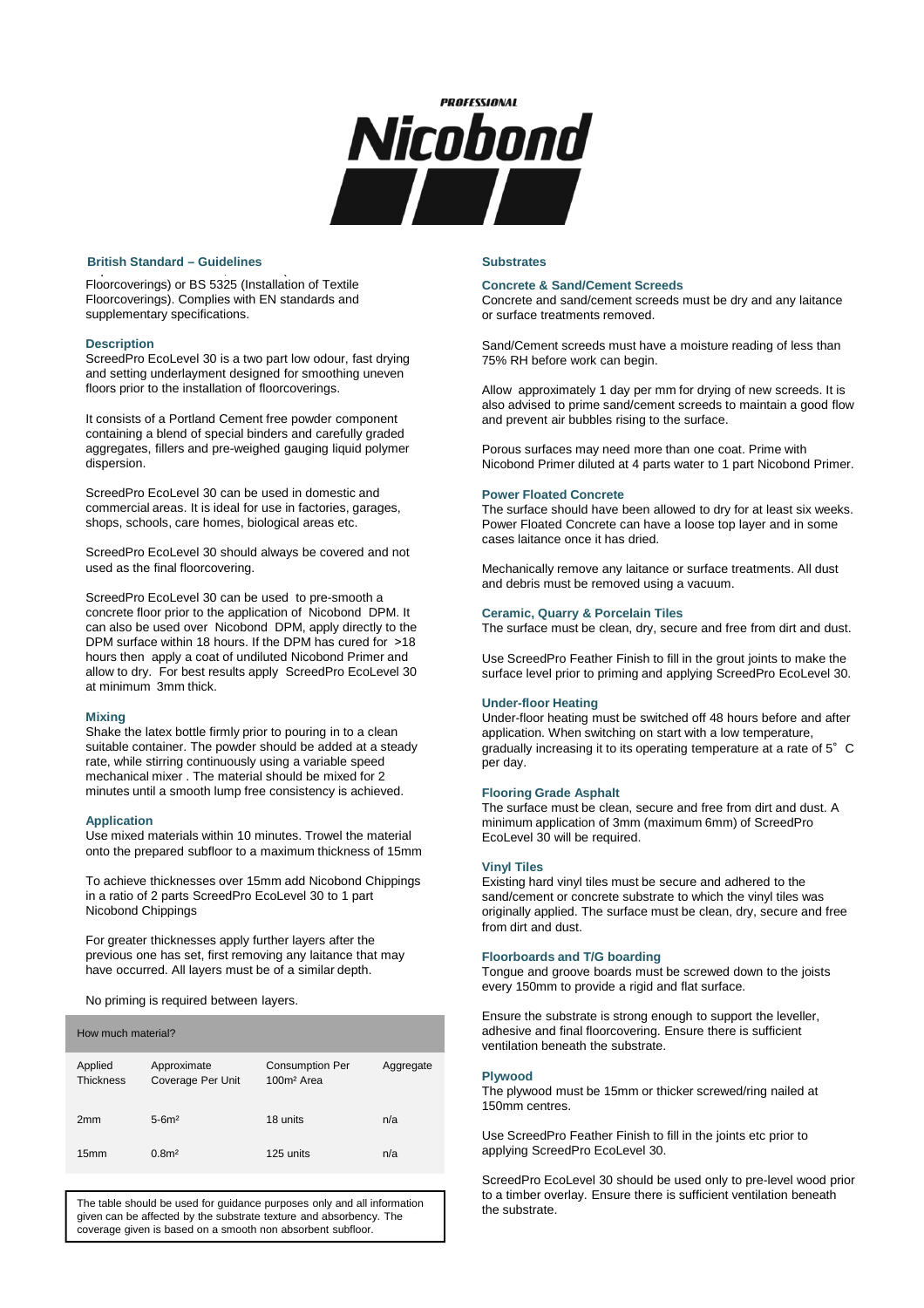

# **Priming**

Priming may not be required. However, in certain circumstances it may be beneficial to prime. See table below..

| Surface                  | Primer                                      |
|--------------------------|---------------------------------------------|
| Porous Substrates        | Nicobond Primer<br>(diluted 1:4 with water) |
| Non Porous Substrates    | Nicobond Primer<br>(use neat – undiluted)   |
| Calcium Sulphate Screeds | <b>Consult Technical Support</b>            |

# **Technical Information**

| Specification                                                     | ScreedPro EcoLevel 30                                  |
|-------------------------------------------------------------------|--------------------------------------------------------|
| BS EN 13813 Classification                                        | CT-C25-F7                                              |
| <b>Application Thickness</b><br>Unfilled                          | 2mm to 15mm                                            |
| Working Life @ 20° C                                              | 10 minutes                                             |
| Walk on time @ 20° C                                              | 30-45 minutes                                          |
| At 3mm thickness ready for<br><b>Ceramic Tiles</b>                | 45 minutes                                             |
| Resilient floor coverings / LVT<br>(Dependent on thickness)       | Approx 45 minutes loose lay<br>Approx 3-4 hours bonded |
| <b>Installation Temperature</b>                                   | Minimum 5ºC                                            |
| Compressive Strength N/mm <sup>2</sup><br>(BS EN 13892-2) 28 Days | > 25.0                                                 |
| Flexural Strength N/mm <sup>2</sup><br>(BS EN 13892-2) 28 Days    | > 7.0                                                  |
| Colour                                                            | <b>Beige</b>                                           |
| Packaging                                                         | 20kg bag<br>4.8kg poly-bottle                          |

#### **Technical Terms & Definitions**

# **Porous (Permeable & Absorbent)**

Porous surfaces are any materials having minute or narrow spaces through which liquid or air may pass. Examples of porous materials are quarry tiles (unsealed), unvarnished (unfinished) wood, concrete (not power floated), sand/cement screeds.

# **Non Porous (Impermeable & Non Absorbent)**

Non porous surfaces tend to be thick, dense, and solid so that nothing can penetrate beyond its outer-most surface. Examples of non porous surfaces are metal objects, varnished wood, laminate counters, granite, power floated concrete, glazed ceramic tiles, porcelain tiles, flooring grade asphalt, quarry tiles (sealed) and vinyl. See notes on the use of Nicobond DPM One Coat membrane.

# **Fast Setting Screeds**

Allow a faster setting time to achieve foot traffic within a shorter period. Such products may still require 12-24 hours to dry our completely (depending on thickness).

# **Fast Drying Screeds**

Allow for the quicker installation of floorcoverings. Such products may be dry with in 4-6 hours (depending on thickness).

#### **Tools**

Suitable steel smoothing trowel, spiked roller, mixing bucket, electric drill and powder whisk.

# **Cleaning**

Wash tools thoroughly with water immediately after use.

#### **Shelf Life**

6 months in unopened bags, 12 months in unopened bottles from the date of packing.

#### **Storage**

This product must be stored clear of the ground, under dry conditions, out of direct sunlight. Protect from frost. If allowed to freeze N&C Building Products cannot guarantee the performance of the product.

# **Health & Safety Advice**

ScreedPro EcoLevel 30 powder is classified under the Chemicals (Hazard Information and Packaging for Supply) Regulations.

The relevant Material Safety Data Sheet can be obtained from the website or directly from N&C Building Products Ltd at the address below.

> N & C Building Products Limited 41-51 Freshwater Road Chadwell Heath Romford Essex RM8 1SP Tel: 020 8586 4600 Fax: 020 8586 4646 Email: info@nichollsandclarke.com Web: www.ncnicobond.com